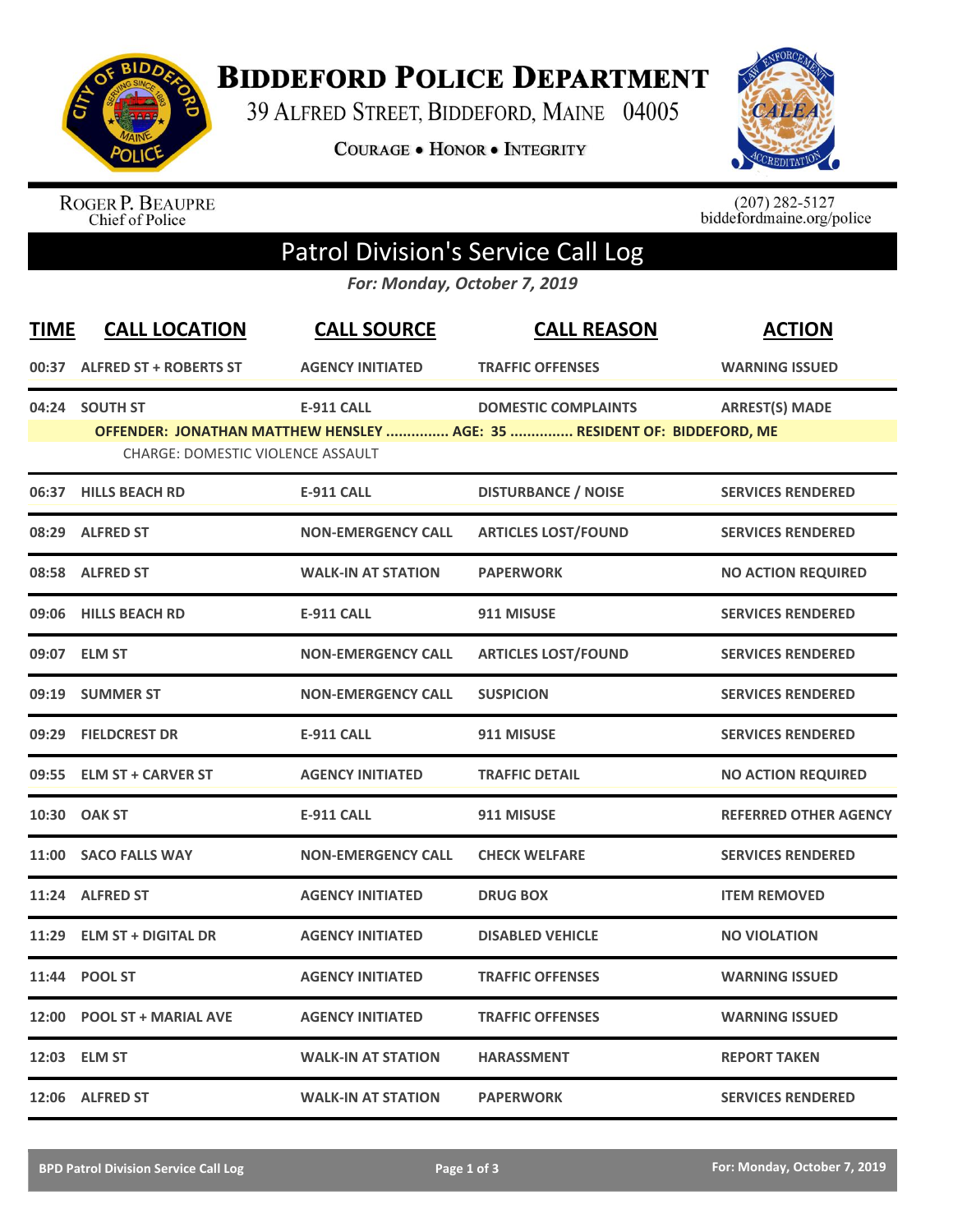| <b>TIME</b> | <b>CALL LOCATION</b>                                                                                                                                                                                  | <b>CALL SOURCE</b>        | <b>CALL REASON</b>                     | <b>ACTION</b>                |  |  |
|-------------|-------------------------------------------------------------------------------------------------------------------------------------------------------------------------------------------------------|---------------------------|----------------------------------------|------------------------------|--|--|
|             | 12:13 MAPLEWOOD AVE                                                                                                                                                                                   | <b>NON-EMERGENCY CALL</b> | <b>PASS STOPPED SCHOOL BUS</b>         | <b>SERVICES RENDERED</b>     |  |  |
|             | 12:22 BARRA RD                                                                                                                                                                                        | <b>E-911 CALL</b>         | <b>MENTAL ILLNESS CASES</b>            | <b>SERVICES RENDERED</b>     |  |  |
|             | 12:27 GRANITE ST                                                                                                                                                                                      | <b>WALK-IN AT STATION</b> | <b>THEFT</b>                           | <b>SERVICES RENDERED</b>     |  |  |
|             | 12:45 PROSPECT ST                                                                                                                                                                                     | <b>AGENCY INITIATED</b>   | <b>PRO-ACTIVE DV RESPONSE TEAM</b>     | <b>NEGATIVE CONTACT</b>      |  |  |
|             | 13:32 HILL ST                                                                                                                                                                                         | <b>NON-EMERGENCY CALL</b> | <b>SUSPICION</b>                       | <b>REPORT TAKEN</b>          |  |  |
|             | 13:34 ALFRED ST                                                                                                                                                                                       | <b>WALK-IN AT STATION</b> | <b>PAPERWORK</b>                       | <b>PAPERWORK SERVED</b>      |  |  |
|             | 13:44 SUMMER ST                                                                                                                                                                                       | <b>AGENCY INITIATED</b>   | <b>PAPERWORK</b>                       | <b>PAPERWORK NOT SERVED</b>  |  |  |
|             | 14:15 HILL ST + BIRCH ST                                                                                                                                                                              | <b>NON-EMERGENCY CALL</b> | <b>ARTICLES LOST/FOUND</b>             | <b>NO ACTION REQUIRED</b>    |  |  |
|             | 14:34 ACORN ST                                                                                                                                                                                        | <b>WALK-IN AT STATION</b> | <b>PAPERWORK</b>                       | <b>SERVICES RENDERED</b>     |  |  |
|             | 14:45 ALFRED ST                                                                                                                                                                                       | <b>E-911 CALL</b>         | 911 MISUSE                             | <b>NO ACTION REQUIRED</b>    |  |  |
|             | 15:11 TIGER WAY                                                                                                                                                                                       | <b>E-911 CALL</b>         | 911 MISUSE                             | <b>SERVICES RENDERED</b>     |  |  |
|             | <b>15:19 CATHEDRAL OAKS DR</b>                                                                                                                                                                        | <b>E-911 CALL</b>         | 911 MISUSE                             | <b>SERVICES RENDERED</b>     |  |  |
|             | <b>AGENCY INITIATED</b><br><b>ARREST(S) MADE</b><br>15:30 SPRUCE ST<br><b>WARRANT ARREST</b><br>OFFENDER: ISAIAH LEE WASHINGTON  AGE: 20  RESIDENT OF: BIDDEFORD, ME<br><b>CHARGE: WARRANT ARREST</b> |                           |                                        |                              |  |  |
|             | OFFENDER: MATILDA L HOOD  AGE: 20  RESIDENT OF: BIDDEFORD, ME<br>CHARGE: OPERATING WITH SUSPENDED REGISTRATION<br><b>CHARGE: VIOLATING CONDITION OF RELEASE</b>                                       |                           |                                        |                              |  |  |
|             | 15:45 DECHENE AVE                                                                                                                                                                                     | <b>NON-EMERGENCY CALL</b> | <b>ASSIST PD AGENCY</b>                | <b>SERVICES RENDERED</b>     |  |  |
|             | 16:22 SACO FALLS WAY                                                                                                                                                                                  | <b>NON-EMERGENCY CALL</b> | <b>DEATH ATTENDED &amp; UNATTENDED</b> | <b>REPORT TAKEN</b>          |  |  |
|             | 16:24 ALFRED ST                                                                                                                                                                                       | <b>NON-EMERGENCY CALL</b> | <b>DOMESTIC COMPLAINTS</b>             | <b>REPORT TAKEN</b>          |  |  |
|             | 17:23 MEDICAL CENTER DR                                                                                                                                                                               | <b>E-911 CALL</b>         | 911 MISUSE                             | <b>SERVICES RENDERED</b>     |  |  |
|             | 17:58 ANDREWS RD                                                                                                                                                                                      | <b>E-911 CALL</b>         | 911 MISUSE                             | <b>NO ACTION REQUIRED</b>    |  |  |
|             | 18:15 ALFRED ST                                                                                                                                                                                       | <b>WALK-IN AT STATION</b> | <b>SUSPICION</b>                       | <b>SERVICES RENDERED</b>     |  |  |
|             | <b>18:18 ANDREWS RD</b>                                                                                                                                                                               | <b>E-911 CALL</b>         | 911 MISUSE                             | <b>NO ACTION REQUIRED</b>    |  |  |
|             | 18:24 ALFRED ST                                                                                                                                                                                       | <b>E-911 CALL</b>         | 911 MISUSE                             | <b>NO ACTION REQUIRED</b>    |  |  |
|             | 18:40 JEFFERSON ST                                                                                                                                                                                    | <b>E-911 CALL</b>         | <b>CHECK WELFARE</b>                   | <b>TRANSPORT TO HOSPITAL</b> |  |  |
|             | 19:15 ADAMS ST                                                                                                                                                                                        | <b>NON-EMERGENCY CALL</b> | <b>DISTURBANCE / NOISE</b>             | <b>SERVICES RENDERED</b>     |  |  |